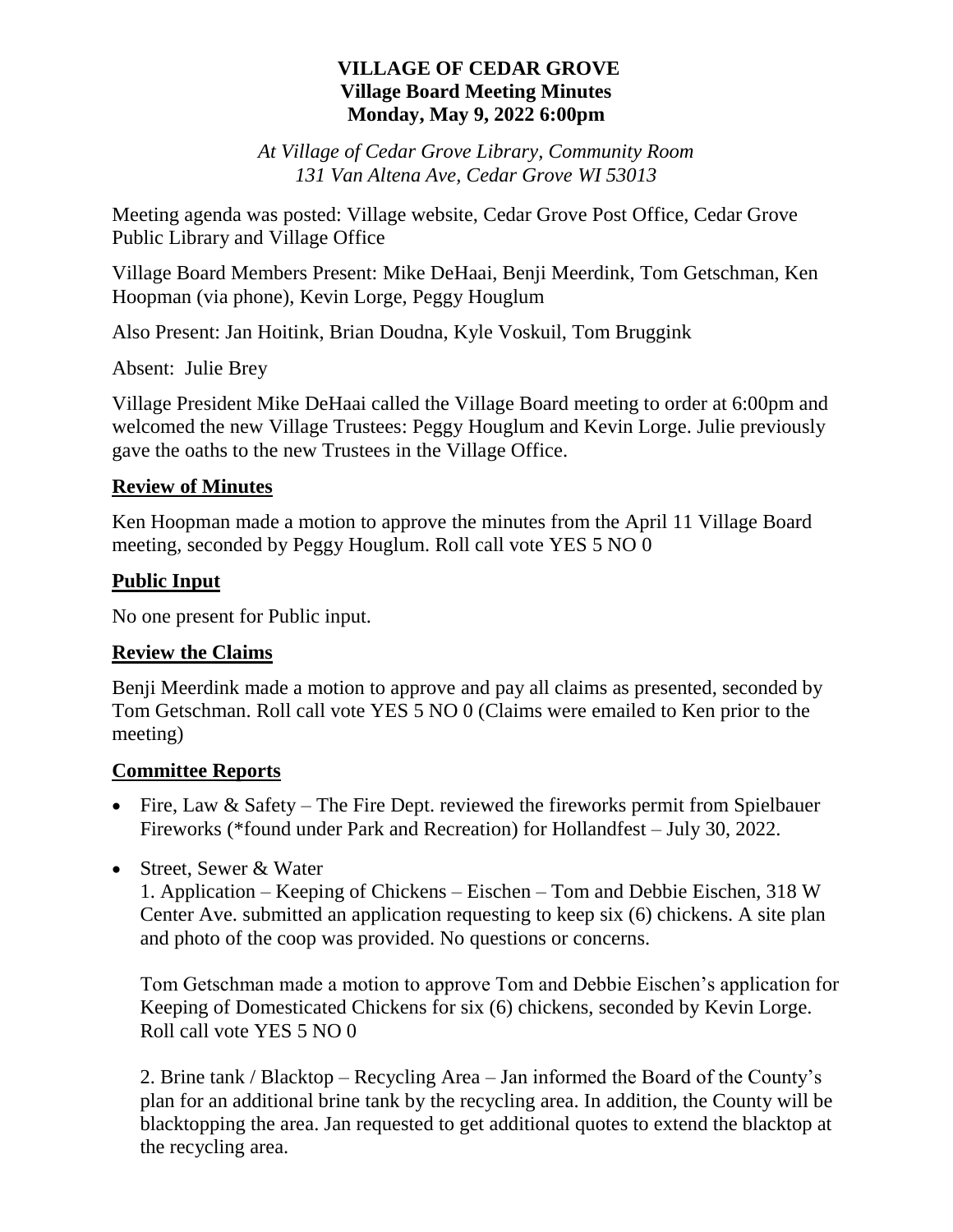3. Main Street Project – Brian Doudna – TIF Discussion / Closed Session – Motion by Peggy Houglum, seconded by Benji Meerdink to go into Closed Session. Roll call vote 5-0 to approve motion to move into Closed Session. The Board entered into Closed Session at 6:38pm. Discussion followed.

Motion by Benji Meerdink, seconded by Kevin Lorge to return to Open Session. Roll call vote 5-0 to approve motion to return to Open Session. The Board entered into Open Session at 7:47pm.

- Public Works Manager Nothing to report
- Public Buildings  $-$  Nothing to report
- Finance Nothing to report
- Park & Recreation

1. Cedar Grove Sports Complex update – Jan reported that the baseball association has requested the installation of a 75-foot base. The field was not designed for this size. Jan will get pricing from Wagner Excavating for the increase in infield size.

2. Fireworks Permit – Spielbauer Fireworks – Hollandfest, July 30 – the permit and additional information provided by Steve at Spielbauer Fireworks was reviewed. Spielbauer Fireworks will light fireworks for Hollandfest in the area near the water tower on July 30, 2022. No questions or concerns.

Benji Meerdink made a motion to approve the fireworks permit from Spielbauer Fireworks for Hollandfest, July 30, 2022 seconded by Kevin Lorge. Roll call vote YES 5 NO 0

- Amsterdam Park Nothing to report
- $\bullet$  Museum Nothing to report
- Library Board the concrete slab for the bench has been poured at the Library. The air conditioner is scheduled for delivery on July 29.
- $\bullet$  Health Nothing to report
- Personnel Nothing to report
- Planning Commission Nothing to report
- Clerk

1. Certified Survey Map (CSM) Review/Approval – Town of Holland/Village of CG Exterritorial Rights – Kenneth McKenzie – Land Division – The CSM from Kenneth McKenzie was reviewed. He requested a minor land division on his property (zoned A-5, 20.100 acres) into two separate 10.05-acre parcels as shown on the CSM submitted with the application. No questions or concerns.

Benji Meerdink made a motion to approve the CSM and the land division for Kenneth McKenzie, seconded by Peggy Houglum. Roll call vote YES 5 NO 0